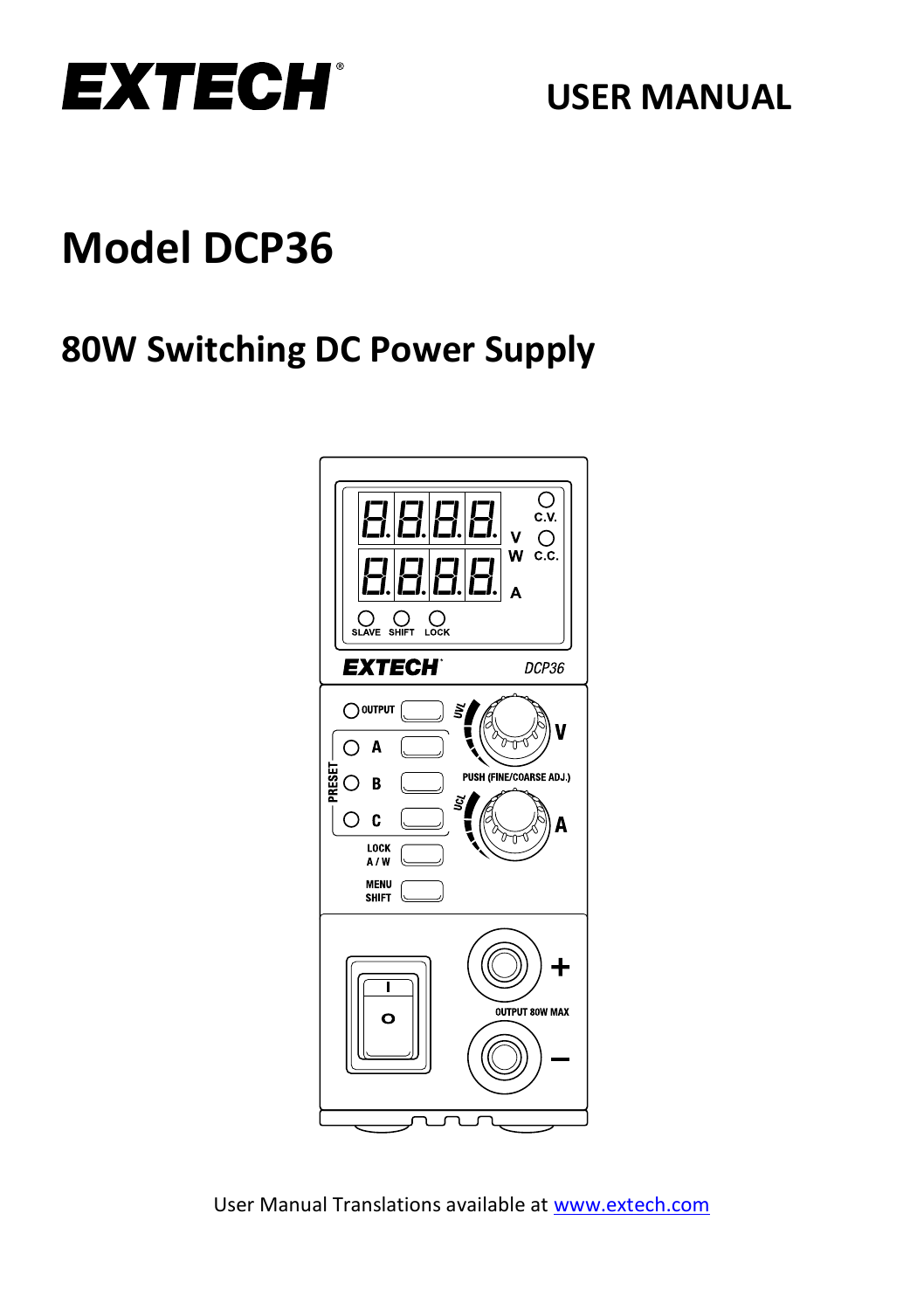# *Introduction*

Thank you for selecting the Extech DCP36 laboratory grade 80W Switching DC Power Supply. The DCP36 is auto-ranging and offers a 0.5~36V and 0~5A output capability. Its maximum current output at 36V is 2.2A (80W/36V). The maximum voltage output at 5A is 16V (80W/5A).

The voltage/current spectrum is greater than three conventional power supplies of the same power rating. Adjustable Upper Voltage/Current Limit features protect sensitive devices from wide output variations. Three user presets allow for easy programming and recall of commonly used output configurations. Master/Slave capability for up to 30 units in parallel connection. The DCP36 is perfect for benchwork, field service, and hobbyists.

The DCP36 is shipped with the following accessories: AC power cord, RJ11 cable, alligator clip test leads, and an RJ11 terminator plug.

This power supply is shipped fully tested and calibrated and, with proper use, will provide years of reliable service. Please visit the Extech website for the latest user manual and for customer support.

# *Safety*

This manual contains important information illustrating the safe and proper use of this power supply. Read the entire manual and carefully observe the markings and labels on this unit and on the equipment to which it will be connected.

*Failure to observe Warnings may cause injury to persons and damage to the power supply or the connected equipment. Failure to observe Caution statements may result in damage to connected equipment and improper functioning of the power supply.*

#### **WARNINGS**

- 1. Do not use this power supply near water.
- 2. Do not operate or touch this power supply with wet hands.
- 3. Do not open the casing of the power supply when it is connected to AC mains.
- 4. Refer all servicing, including fuse replacement, to qualified service personnel.

#### **CAUTIONS**

- 1. Use a grounded 3-terminal AC source.
- 2. This unit is intended for indoor use only.
- 3. Do not operate or place this unit in a humid or dusty environment.
- 4. Do not expose this device to direct sunlight or place it near a source of heat.
- 5. Before plugging into the local AC mains, check the rating label at the back of the unit.
- 6. Do not block any of the ventilation openings on the unit.
- 7. This unit must be used within the specified ratings; Continuous and excessive loading may cause damage to the power supply.
- 8. The gauge size of input power cable must be at least 0.75mm<sup>2</sup> (18awg) and the total length of power cable must not exceed 3m (10ft).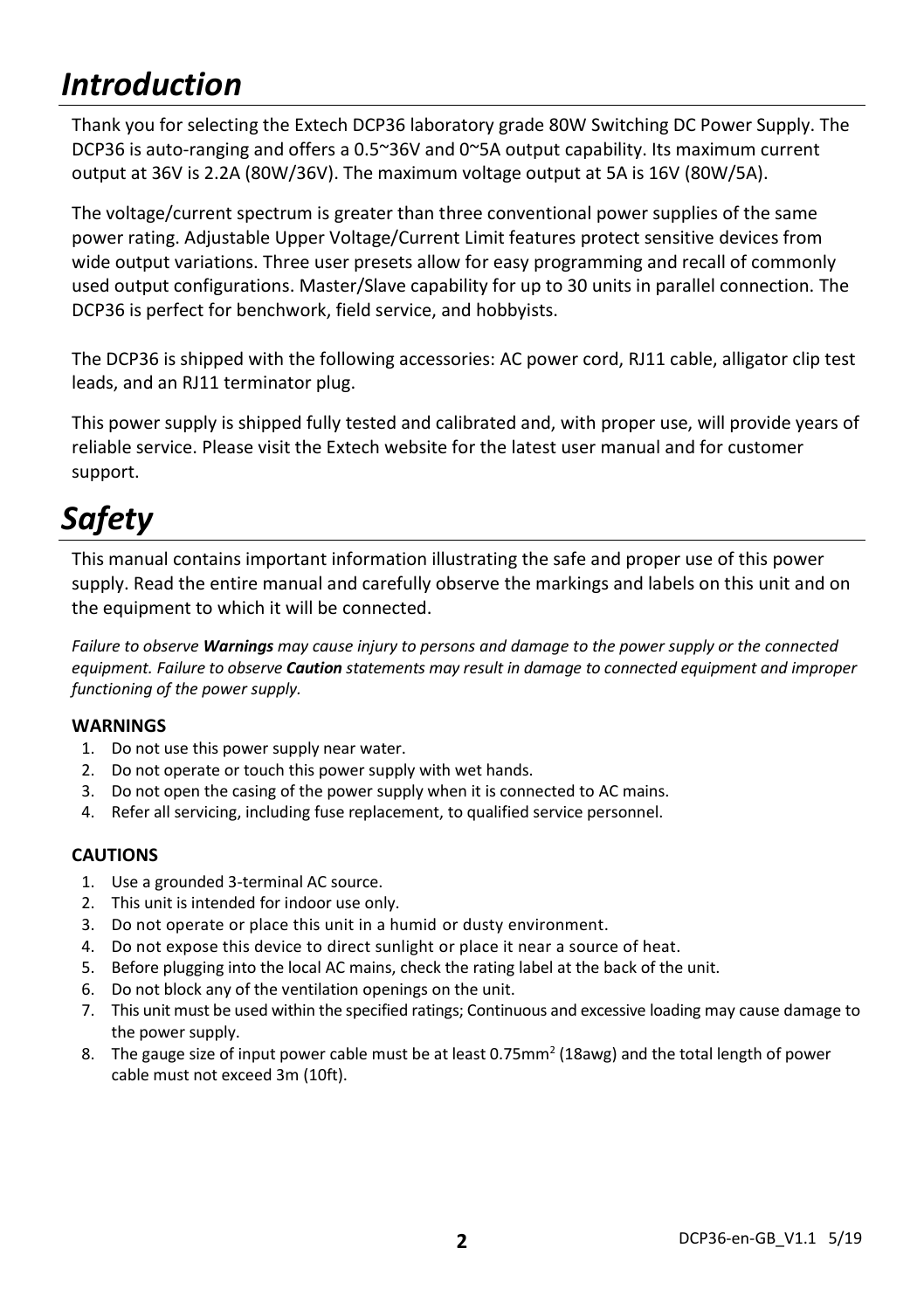### **Front and Back Descriptions**

- 1. Output Voltage Display
- 2. Output Current or Power Display
- 3. SLAVE-SHIFT-LOCK function indicators
- 4. Output ON-OFF button and indicator
- 5. Output preset selection buttons and indicators
- 6. LOCK and Amp/Watt-meter button
- 7. MENU and SHIFT button
- 8. Power ON-OFF switch
- 9. Output terminal (negative)
- 10. Output terminal (positive)
- 11. Current output adjustment
- 12. Voltage output adjustment
- 13. Constant Current indicator
- 14. Constant Voltage indicator
- 15. Remote Sensing (RS) terminals
- 16. Alternate output (O/P) terminals
- 17. Master RJ11 jack
- 18. Slave RJ11 jack
- 19. Earth Ground terminal
- 20. AC power jack

*Note that there is an additional RJ11 jack on the back of the unit labeled 'Reserved' that is unused in this model*

### **Display Descriptions**

#### **Constant Voltage mode (C.V. indicator)**

The output voltage is kept constant at the set voltage. The DCP36 remains in CV mode if the load current is lower than the set current limit, otherwise it will switch to CC mode.

#### **Constant Current mode (C.C. indicator)**

When the load is higher than the set current limit of the set voltage in CV mode, the Constant Current mode is active. The output current is kept constant at the set current level provided that the loading is sufficiently large to draw current equal to or larger than the set current, otherwise it will switch to the CV mode.





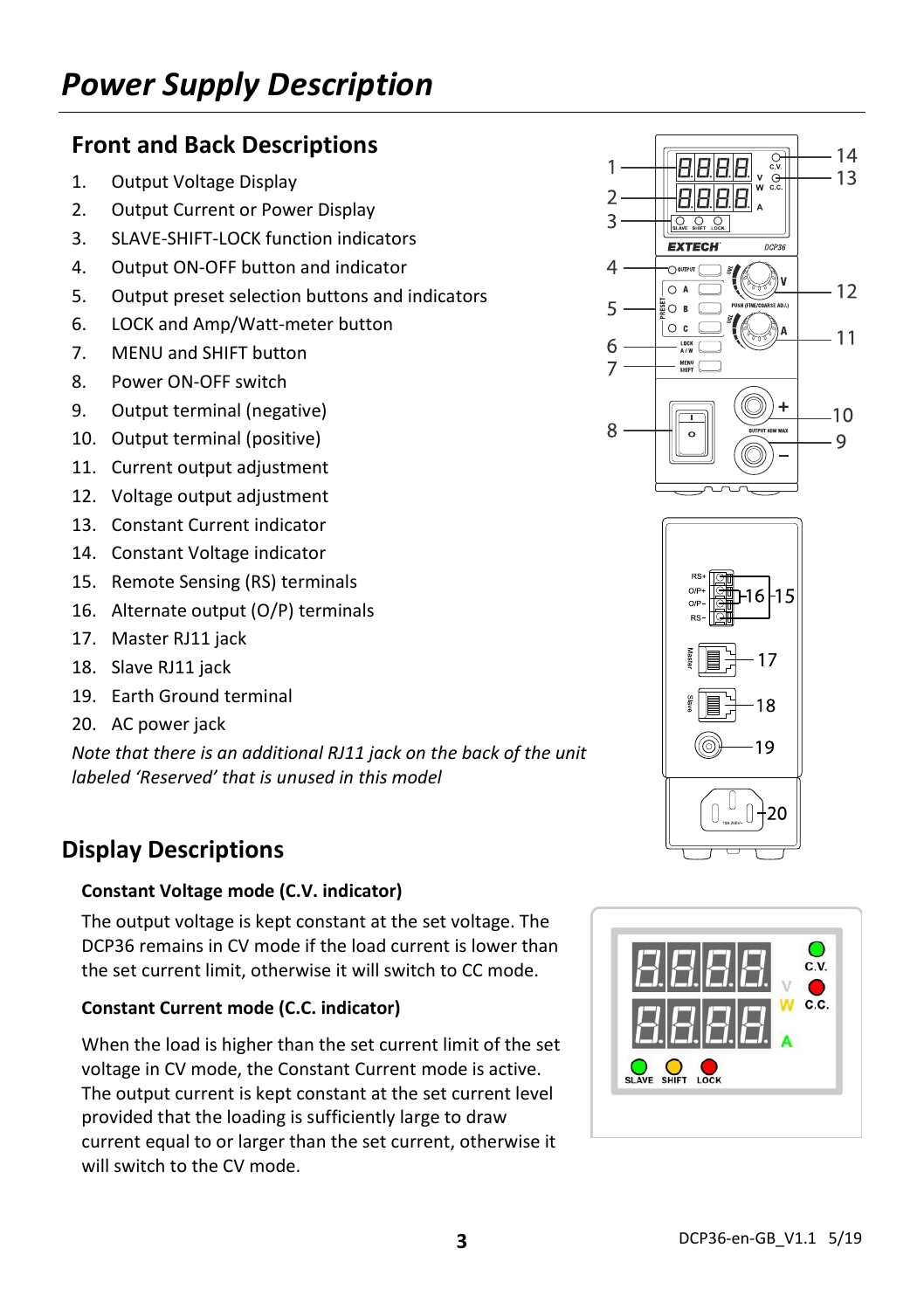#### **Watt-meter (W indicator)**

Lower 4-digit LED row is active as a watt-meter. The value is showing output power in Watts.

#### **Amp-meter (A indicator)**

Lower 4-digit LED row is active as an amp-meter. The value is showing output in Amperes.

#### **SLAVE indicator (green)**

The DCP36 is in the slave mode and controlled by a master unit. The voltage and current setting of slave units are controlled by the master unit. The buttons and knobs of slave units are locked.

#### **SHIFT indicator (yellow)**

Indicates that the SHIFT key is pressed and that the secondary function of a button or knob will be activated. Short press SHIFT to activate the setting mode for UVL, UCL, or A/W functions.

#### **LOCK indicator (red)**

Indicates that the power supply panel is locked.

#### **Output indicator (next to Output button)**

Indicates output power ON / OFF status.

#### **Preset A, B, C indicators**

Indicates that output preset A, B, or C is selected and that the output voltage and current corresponds to the pre-programmed preset A, B, or C settings.

### **Button Descriptions**

**Note:** The secondary functions for buttons/knobs can only be activated by first pressing **SHIFT** so that the SHIFT LED is lit. Secondary functions cannot be selected if the SHIFT LED is not lit.

**Voltage adjust knob**: Turn clockwise or counterclockwise to increase/decrease the voltage output. Press knob to adjust individual digits, selected digit will be highlighted.

**Current adjust knob**: Turn clockwise or counterclockwise to increase/decrease the current output. Press knob to adjust individual digits, selected digit will be highlighted.

**Output button**: Press to switch the DCP36 output ON (the corresponding LED will be lit). Press to switch OFF the power supply output (LED will switch OFF).

**Preset A, B, C buttons**: Press to choose a pre-programmed current/voltage output configuration. The corresponding LED will switch ON.

**LOCK A/W button**: Short press to Lock/Unlock the front panel. When SHIFT is pressed first, this button toggles the Ampere (A) meter / Watt (W) meter on the lower 4-digit LED readout.

**Menu / Shift button**: Long press to access the programming menu. Short press to access secondary functions for the Lock A/W button (amp or watt-meter), UVL setting (upper voltage limit), and UCL setting (upper current limit). For UVL/UCL adjustments use the Voltage/Current knobs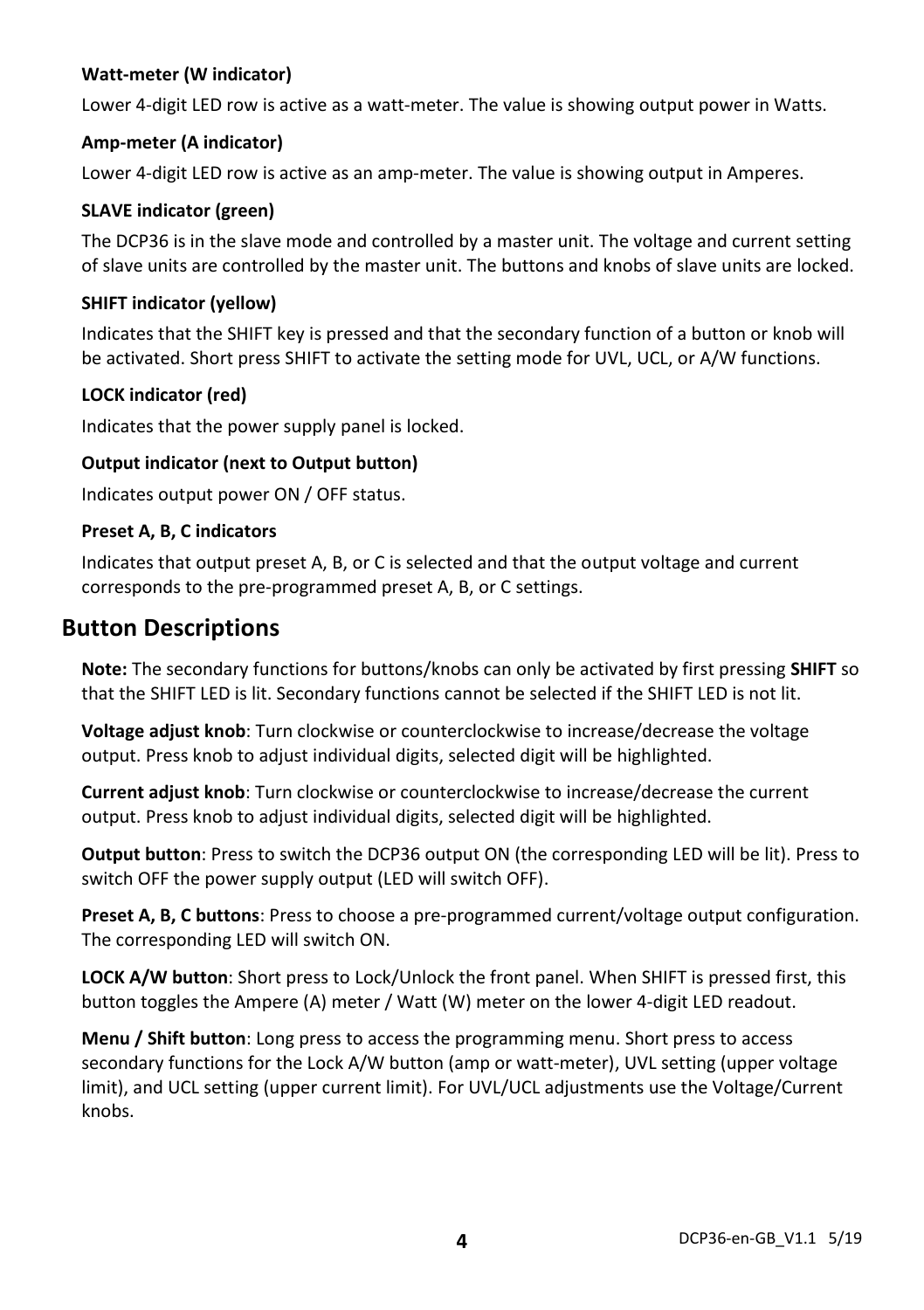# *Programming Menu*

### **Power Supply Address ID (for use with Master/Slave setup)**

- 1. Long press **MENU** to enter the settings menu
- 2. Turn the Voltage knob until you see **'Add' 'SEt'** (address setting)
- 3. Press the Voltage knob to enter the address menu
- 4. Turn the Current knob to change the address ID ( $0^{\degree}30$ ). The Master unit must be set = 0. Each Slave unit must have a unique ID  $(1 \text{ }^{\sim}30)$ .
- 5. Press the Voltage knob to confirm
- 6. Press **MENU** to exit

### **Factory Default Reset**

- 1. Long press **MENU** to enter the settings menu
- 2. Turn the Voltage knob until you see **'FACS' 'SEt'** (factory setting)
- 3. Press the Voltage knob to enter the address menu
- 4. Turn the Current knob to select **no** or **yes**
- 5. Press the Voltage knob to confirm selection
- 6. Press **MENU** to exit

# *Upper Voltage/Current (UVL/UCL) Limits*

The Upper Voltage (UVL) and Current (UCL) Limits are added protection for sensitive loads. When the output exceeds the UVL or UCL setting, the output signals will automatically switch OFF and the alert icon '**Uul'** or '**UCl**' will appear. The second function of the Voltage and Current Knobs are for UVL and UCL adiustment.

- 1. Press **SHIFT** and the SHIFT LED will switch ON.
- 2. Press the Voltage or Current knob. The display will show '**SUul'** or '**SUCl**' and the UVL or UCL value on the 4-digit LEDs.
- 3. Turn the Voltage or Current knob to adjust the **UVL** or **UCL** value. Press the Voltage or Current knob to select a digit for editing.
- 4. Press **SHIFT** to confirm the setting and to exit the mode. If the new value is lower than the output setting, the DCP36 will display an error (**Erro**). In this case, reduce the output setting to a value lower than the UVL or UCL value.

### *Stand-Alone Operation*

- 1. With no load attached to either the front or rear output terminals, plug the power supply into an AC power source.
- 2. Use the **POWER** button to switch the power supply ON.
- 3. The firmware version will briefly appear and then the 4-digit LEDs will read zero.
- 4. When connected to a load, the Voltage and Current knobs can be turned clockwise or counterclockwise to increase or decrease the output levels for the selected preset A, B, or C (see next section). View the adjustments on the 4-digit LED readouts. You can also short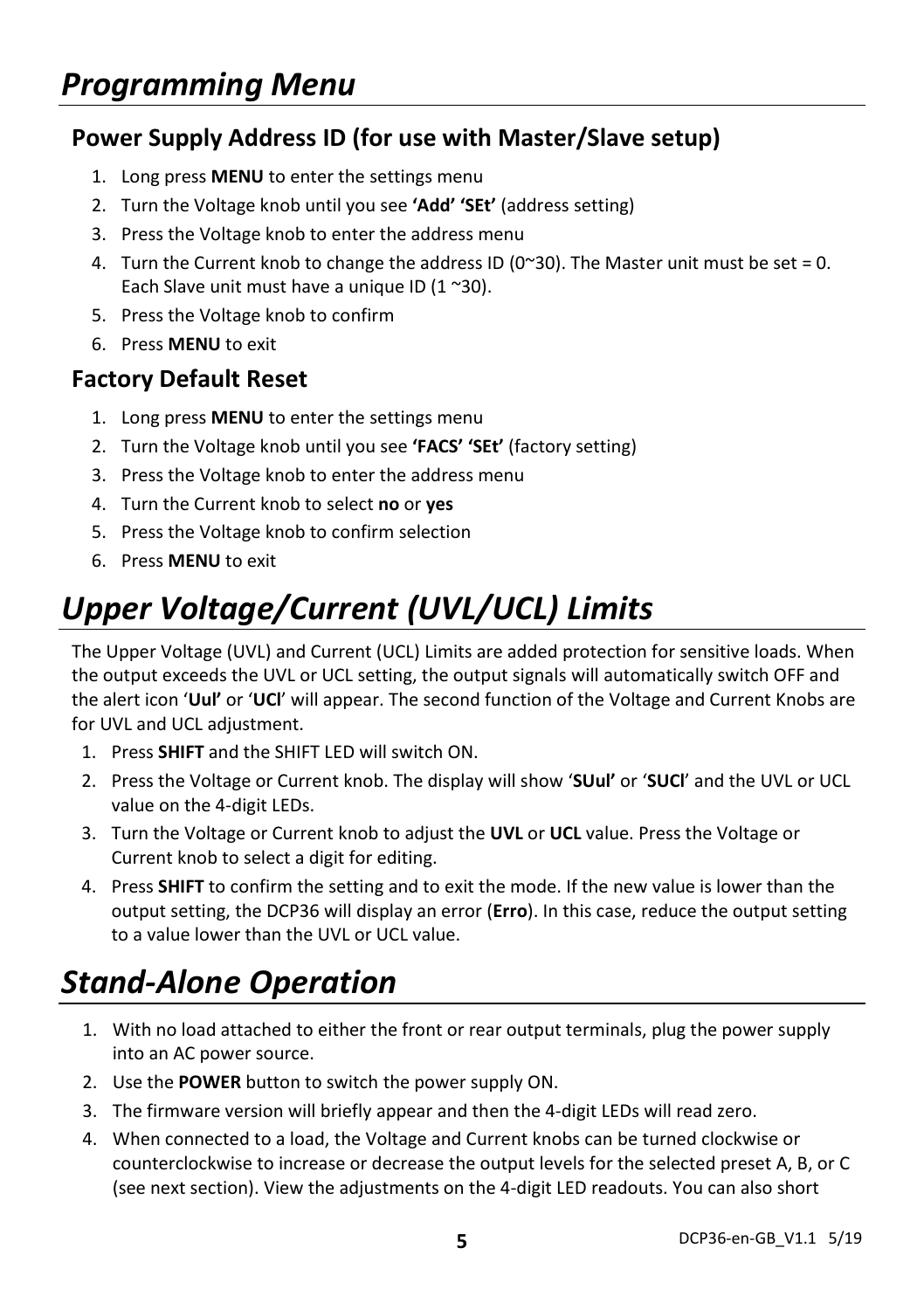press the Voltage or Current knob to select individual digits to adjust; the selected digit will appear bold. Rotate the knob to set the digit and then press the knob to select another digit.

5. Use the **OUTPUT** button to turn the output OFF.

**Note**: The front and rear output terminals are connected internally.

### **Output Presets (***A, B, and C***)**

The DCP36 offers three Voltage/Current output preset configurations (A, B, and C) for quick recall. Select a preset by pressing the A, B, or C button, the corresponding preset LED will light. To adjust a preset configuration, first press the A, B, or C button and then use the Voltage and Current knobs to set the desired output levels. The new settings will be saved automatically. The values can be reset to factory default in program menu. Note that the output will automatically switch OFF when another preset is selected in order to prevent damage to a connected load if a preset output is set too high.

### **Front Panel Lock-out**

To lock the front panel controls, short press the **LOCK** button. The LOCK LED indicator is lit when the front panel is locked. To unlock the front panel, press the **LOCK** button again, the LOCK LED will switch OFF. When the front panel is locked only the **LOCK** button is functional.

### **Watt-meter / Amp-meter selection**

The lower 4-digit LED readout is used to display current (Amperes) or Power (Watts). To switch between the two types:

- 1. Press **SHIFT**; the SHIFT LED will switch ON
- 2. Press the **A/W** button to switch to Watt-meter
- 3. Press **SHIFT**; the SHIFT LED will switch ON
- 4. Press **A/W** to revert to the Amp-meter mode

### *Remote Sensing*

When the output current is high or the load connection cable is very long, a voltage drop develops across the connecting cables. This results in a difference between the voltage at the output terminals and at the load point. By connecting the Remote Sense terminals to the load point, the voltage reading at the output display and the voltage at the load point will be the same.

**Caution:** Observe correct polarity and never short the Remote Sensing terminals.

- 1. Connect the power supply output terminals to the Load (use the front or rear O/P terminals)
- 2. Connect the Remote Sensing terminals to the Load (push in on the orange tabs on the terminal block to open the wire clamp inside the connector)
- 3. Connect RS+ to the Positive (+) connection at the Load
- 4. Connect RS- to the Negative (-) connection at the Load

**Note:** Always disconnect the Remote Sense terminal connections **before** disconnecting the Load connections.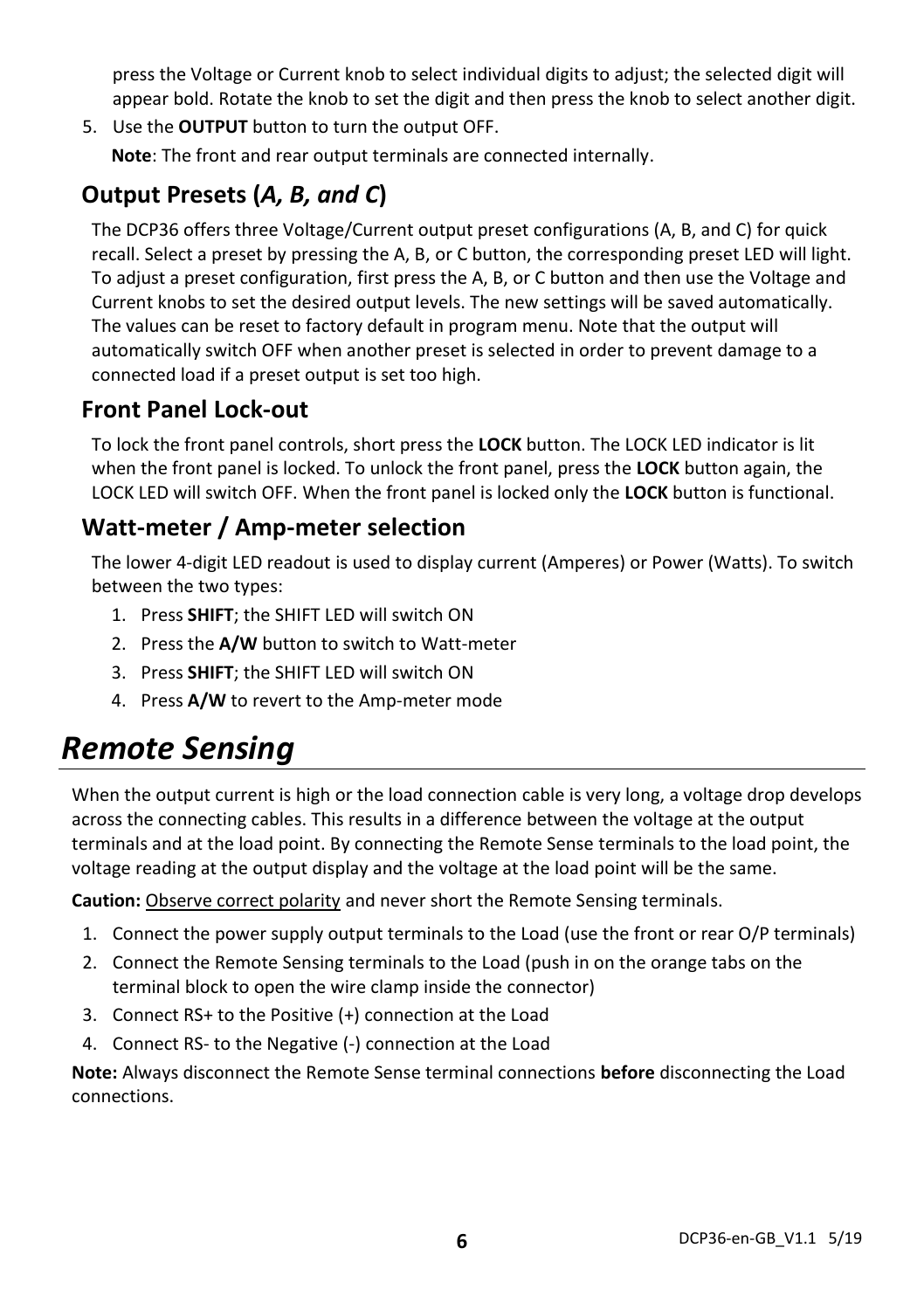# *Master/Slave Operation*

Two or more units (up to 30) can be connected in parallel to increase output current to the sum of the connected supplies. In this mode of operation, the Master power supply will control all the voltage and current settings of the Slave units.

Note: Please follow these steps carefully and in the correct order. Failure to do so can result in a lockout condition. If this occurs, please power off all units, disconnect the wiring, and begin again.

- 1. Set all the power supplies to the same upper voltage limit (UVL) and voltage/current range.
- 2. Set the voltage and current output of all the slaves to maximum values.
- 3. Switch off all the power supplies.
- 4. Connect the back of the power supplies as shown in the diagram below. **Note:** For proper operation all connecting cables and output cables should be of the same gauge and length. Be sure to connect a terminator to the last Slave unit's Master jack.



- 5. Using either the output terminals on the front or back, connect the output cables in parallel to the load as shown in diagram below.
- 6. Program the Master unit's Address ID to '0' (factory default) and set each Slave to a unique ID between 1 and 30. See the Programming Menu section for details.
- 7. Switch ON the Master first and set the desired output, then switch ON the Slave units. Each Slave unit's LED indicator should be lit if the wiring is configured correctly.
- 8. All output voltages and currents are now controlled by the Master unit.



 $I0 = I1 + I2 + I3$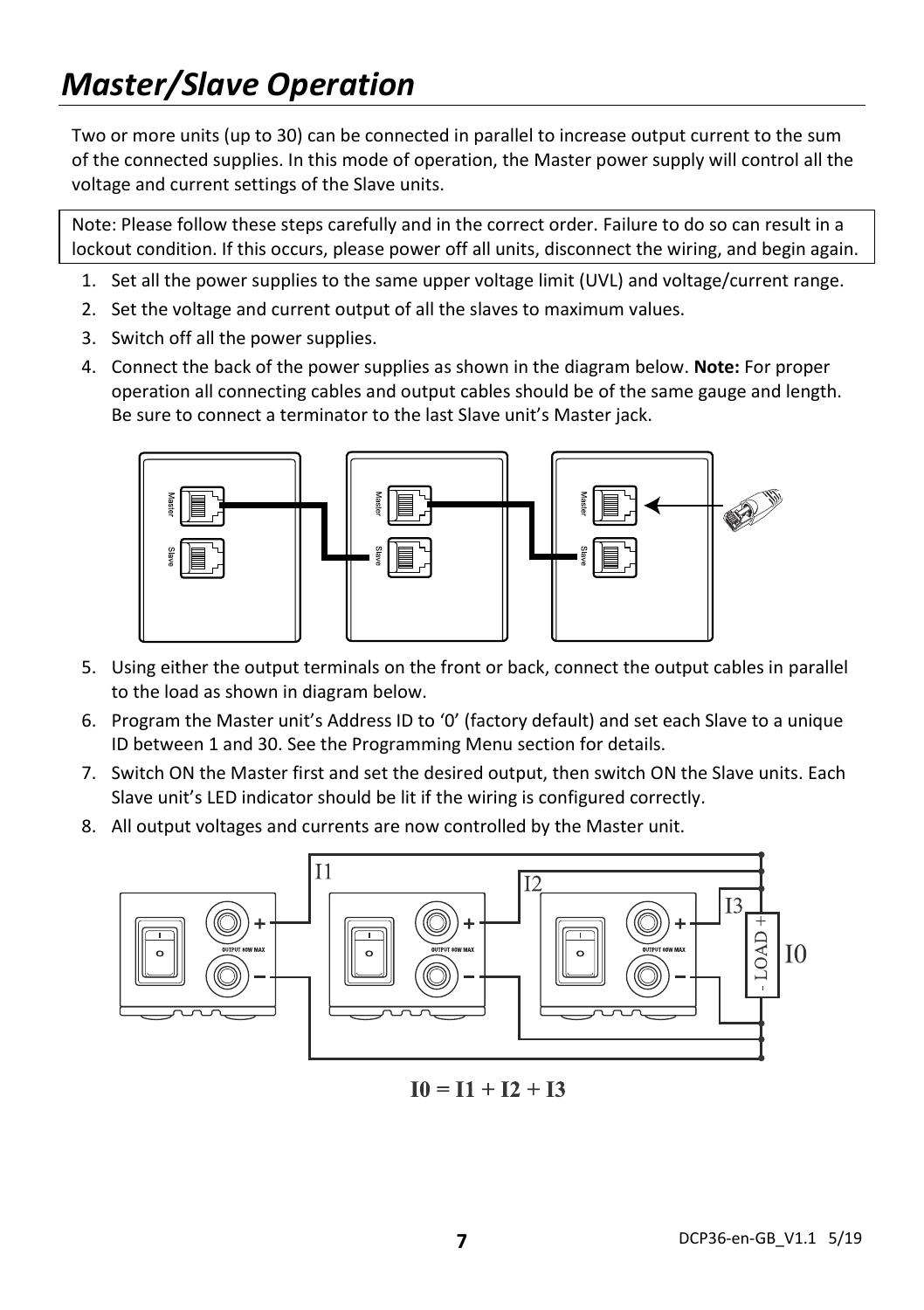# *Specifications*

| <b>Input Power</b>                           | 100 ~ 240VAC (50 to 60Hz), 1.2A<br>US (NEMA 5-15P to IEC-C13) power cable supplied<br>Optional EU or UK cables available                     |  |
|----------------------------------------------|----------------------------------------------------------------------------------------------------------------------------------------------|--|
| Supply voltage fluctuation                   | ± 10% of stated operating voltage                                                                                                            |  |
| Efficiency                                   | $\geq 78\%$                                                                                                                                  |  |
| Power Factor                                 | > 0.9                                                                                                                                        |  |
| No load input current at 230V                | $\leq$ 150mA                                                                                                                                 |  |
| Full load input current at 230V              | $\leq 500mA$                                                                                                                                 |  |
| Output voltage accuracy                      | $±$ (1.0% reading + 15 digits)                                                                                                               |  |
| Output current accuracy                      | $\pm$ (1.0% reading + 15 digits)                                                                                                             |  |
| Voltage Output, DC                           | Auto ranging 36V max. (maximum voltage output at 5A is 16V)                                                                                  |  |
| Current Output, DC                           | 5A max. (maximum current output at 36V is 2.2A)                                                                                              |  |
| Constant voltage and current ranges          | $0.5 \approx 36V / 5A$ (auto range with 80W max. power)                                                                                      |  |
| <b>Constant Voltage characteristics:</b>     |                                                                                                                                              |  |
| Adjustment resolution                        | 10 <sub>m</sub> V                                                                                                                            |  |
| Ripple and Noise                             | $\leq$ 35mVp-p                                                                                                                               |  |
| Line Regulation (±10%)                       | $\leq 4mV$                                                                                                                                   |  |
| Load Regulation (10~90%)                     | $\leq 30$ mV                                                                                                                                 |  |
| <b>Constant Current characteristics:</b>     |                                                                                                                                              |  |
| Adjustment resolution                        | 10 <sub>m</sub> A                                                                                                                            |  |
| Line Regulation (±10%)                       | $\leq 10$ mA                                                                                                                                 |  |
| Load Regulation (10~90%)                     | $\leq 10$ mA                                                                                                                                 |  |
| <b>Metering accuracy:</b>                    |                                                                                                                                              |  |
| Display                                      | Dual 4-digit LED                                                                                                                             |  |
| Voltage meter accuracy                       | $\pm$ (0.5% reading + 5 digits)                                                                                                              |  |
| Current/watt meter accuracy                  | $\pm$ (0.5% reading + 5 digits)                                                                                                              |  |
| User adjustable upper voltage/current limits | Yes                                                                                                                                          |  |
| <b>Remote Sensing</b>                        | Yes                                                                                                                                          |  |
| Protection                                   | Over-voltage protection, Current Limiting protection, Short Circuit,<br>Overload, Over-temperature, Upper voltage limit, Upper Current Limit |  |
| <b>Operating %RH</b>                         | 10 to 80% RH                                                                                                                                 |  |
| Altitude                                     | 2000m                                                                                                                                        |  |
| Pollution degree                             | $\overline{2}$                                                                                                                               |  |
| <b>Installation Category</b>                 | CAT II                                                                                                                                       |  |
| Master/Slave control                         | YES (to max. of 30 units)                                                                                                                    |  |
| Cooling method                               | Convection                                                                                                                                   |  |
| Dimensions                                   | 330 x 127 x 53.5mm (13 x 5 x 2") Depth x Height x Width                                                                                      |  |
| Weight                                       | 1.9 kg (4.2lbs.)                                                                                                                             |  |
|                                              |                                                                                                                                              |  |

*Specifications are subject to change and based on an operating temperature of 25oC and Pressure of 0.1Mpa*